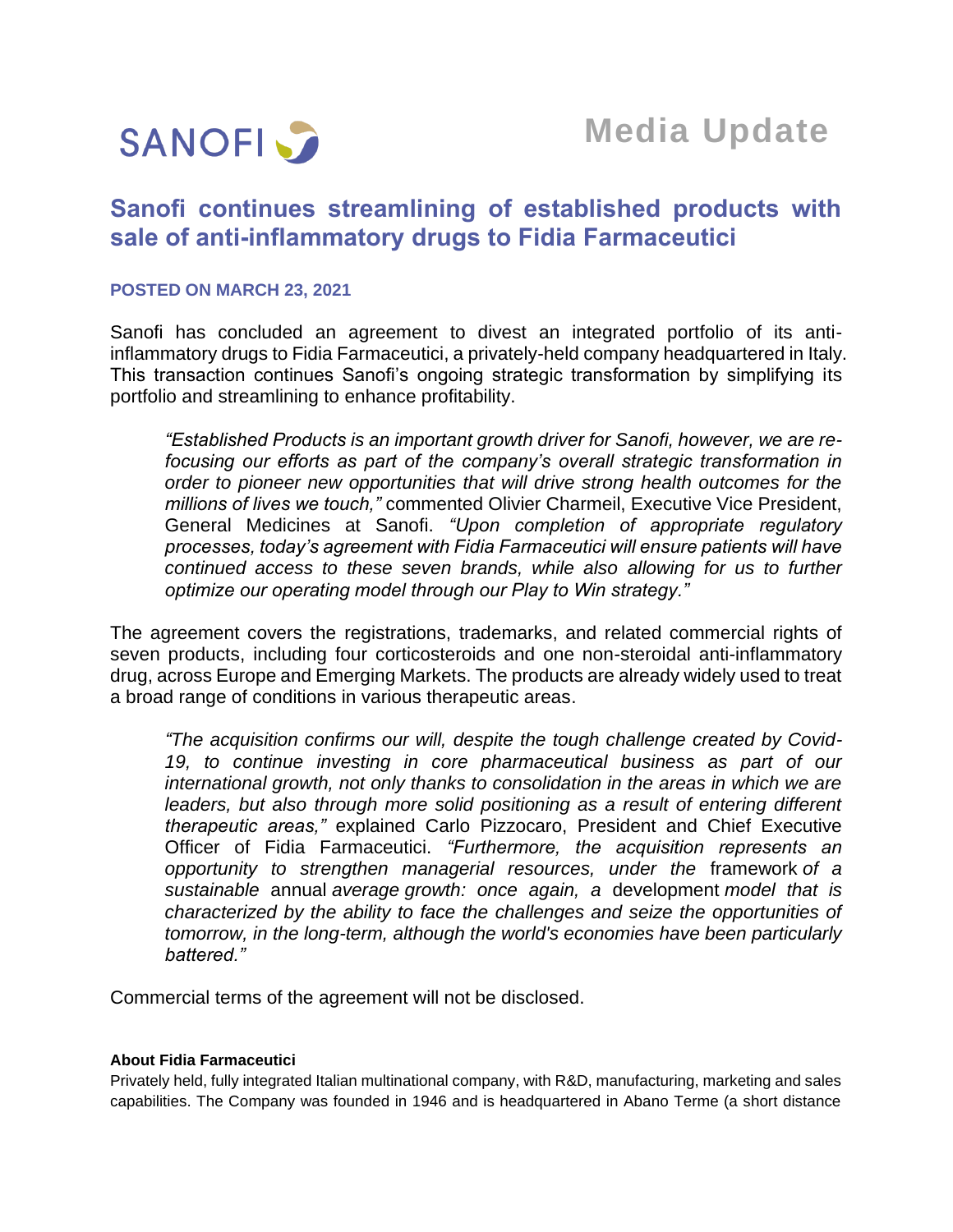from Venice). Fidia's overall objective is establishing its leadership, through an extensive product portfolio mainly based on hyaluronic acid (HA) in joint care, advanced wound care ophthalmology, aesthetic and autologous biological therapy, thereby providing patients and healthcare professionals with a variety of treatment options, such as pharmaceutical products, medical devices and food supplements. Over 55 years of R&D have placed Fidia at the forefront in the production of natural and functionalized HA, with different ranges of MW (1,100 patents). Manufacturing operations - located in Italy - are inspected and approved by major international health authorities, including the US and Korean FDA, the Brazilian ANVISA and G-MED Notified Body, and comply with the strictest international regulations and safety standards. Fidia extends its global reach through local partners in 100+ countries worldwide, as well as wholly-owned subsidiaries in USA, Germany, Austria, Spain, France, Russia, Czech Republic, Slovakia, Romania, Egypt and Middle East.

For more information about Fidia: [www.fidiapharma.com](http://www.fidiapharma.com/)

#### **About Sanofi**

Sanofi is dedicated to supporting people through their health challenges. We are a global biopharmaceutical company focused on human health. We prevent illness with vaccines, provide innovative treatments to fight pain and ease suffering. We stand by the few who suffer from rare diseases and the millions with long-term chronic conditions.

With more than 100,000 people in 100 countries, Sanofi is transforming scientific innovation into healthcare solutions around the globe.

Sanofi, Empowering Life

**Sanofi Media Relations Contact** Ashleigh Koss Tel: +1 (908) 981-8745 [Ashleigh.Koss@sanofi.com](mailto:Ashleigh.Koss@sanofi.com)

**& PR Relations - Weber Shandwick** Silvia Coltellaro Tel: +39 342 7402510 [scoltellaro@webershandwickitalia.it](mailto:scoltellaro@webershandwickitalia.it)

Elisa Franchi Tel: +39 335 7173967 [efranchi@webershandwickitalia.it](mailto:efranchi@webershandwickitalia.it)

**Sanofi Investor Relations Contacts Paris** Eva Schaefer-Jansen Arnaud Delepine Yvonne Naughton

**Fidia Farmaceutici's Press Office Sanofi Investor Relations Contacts North America**

Felix Lauscher Fara Berkowitz Suzanne Greco

IR main line: Tel.: +33 (0)1 53 77 45 45 [investor.relations@sanofi.com](mailto:investor.relations@sanofi.com)

<https://www.sanofi.com/en/investors/contact>

#### *Sanofi Forward-Looking Statements*

This press release contains forward-looking statements as defined in the Private Securities Litigation Reform Act of 1995, as amended. Forward-looking statements are statements that are not historical facts. These statements include projections and estimates and their underlying assumptions, statements regarding plans, objectives, intentions and expectations with respect to future financial results, events, operations, services, product development and potential, and statements regarding future performance. Forward-looking statements are generally identified by the words "expects", "anticipates", "believes", "intends", "estimates", "plans" and similar expressions. Although Sanofi's management believes that the expectations reflected in such forward-looking statements are reasonable, investors are cautioned that forward-looking information and statements are subject to various risks and uncertainties, many of which are difficult to predict and generally beyond the control of Sanofi, that could cause